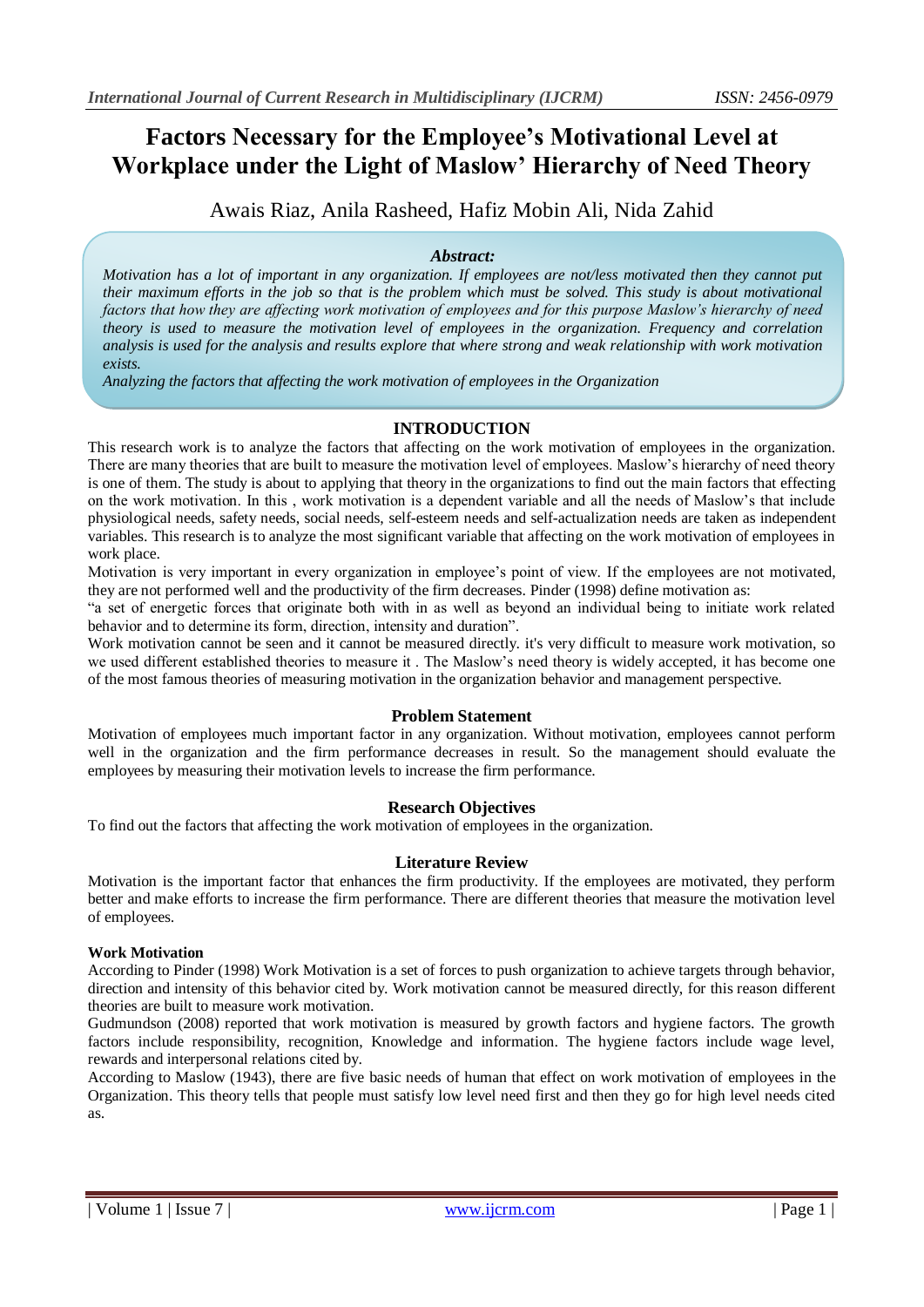#### **Physiological needs**

Physiological needs are the basic needs of human life, these are used for the survival and without these needs people cannot spend their lives. It includes hunger, shelter, thirst, sex and other bodily needs.

#### **Safety needs**

According to Maslow (1943) Safety need is the second important need for the humans that give assurance of security and protection from emotional and physical damages, it also consider as primary motivators of behavior. It includes job security, living in safe environment and absence of danger cited by.

#### **Social needs**

When basic and safety needs are fulfilled than Social needs are must for the individual, it is the need through that an individual seeks love, affection and close relationships with others. It includes family, friends, work teams, acceptance, belongingness to groups, connection with other peoples etc.

#### **Esteem needs**

According to Maslow (1943) Esteem needs are the other important needs that effect on the work motivation of employees. This need is about respect from others as well as a need for self-respect. It consists of internal as well as external factors. Internal factors include self-respect, autonomy, achievements and external factors include attention, recognition and status cited by.

#### **Self-actualization needs**

When all other needs are satisfied, then self-actualization need comes. The desire to accomplish ones highest potential is self-actualization need. It is about the high level needs that discusses awareness, honesty, trust and freedom etc.

#### **Variables**

## **THEORETICAL FRAMEWORK**

In this research, Work motivation is a dependent variable and Maslow's need theory is independent one and all the needs of Maslow's that include physiological needs, safety needs, social needs, self-esteem needs and self-actualization needs are its dimensions.

The hierarchy needs of theory model are used to find out the best significant motivational factors that effect on work motivation of employees. In which work motivation is taken as dependent variable and all the factors of hierarchy needs taken as independent variables. Descriptive statistics, exploratory factor analysis and regression analysis is used in this study. The result of this research shows that the basic, self-actualization and esteem needs are the significant factors in which basic needs has great influence on work motivation then self-actualization and at last the esteem needs but all other needs shows in significant results .

#### **Hypothesis**

H1: Basic needs have significant effect on work motivation.

- H2: Safety needs have significant effect on work motivation.
- H3: Social needs have significant effect on work motivation.
- H4: Esteem needs have significant effect on work motivation.
- H5: Self-actualization needs have significant effect on work motivation.

## **RESEARCH DESIGN**

It is the descriptive study in which the topic is explored and its dimensions and elements are also identified. So we find out the correlation between these variables that shows the intensity of relationship between other variables. Either, the relationship between dependent and independent variables are weak, strong or moderate. It is cross sectional study in which we collect data in single point of time and in multiple sources. It is the field study in which researcher influence is minimum. This study is conducted on natural environment and I am not controlled any variable.

#### **Population and Sampling**

Our target population is the service sector that includes the banks and hospitals in Lahore. It is the Non probability sampling in which convenience sampling technique is used to conduct a sample from MCB bank and Inmol hospital Lahore as per our approach.

## **DATA COLLECTION**

The questionnaire is designed to conduct the responses of the employees. The content of questionnaire is based on The Maslow's needs theory. Closed ended questions are built to limit the respondents to only answer the questions asked. 5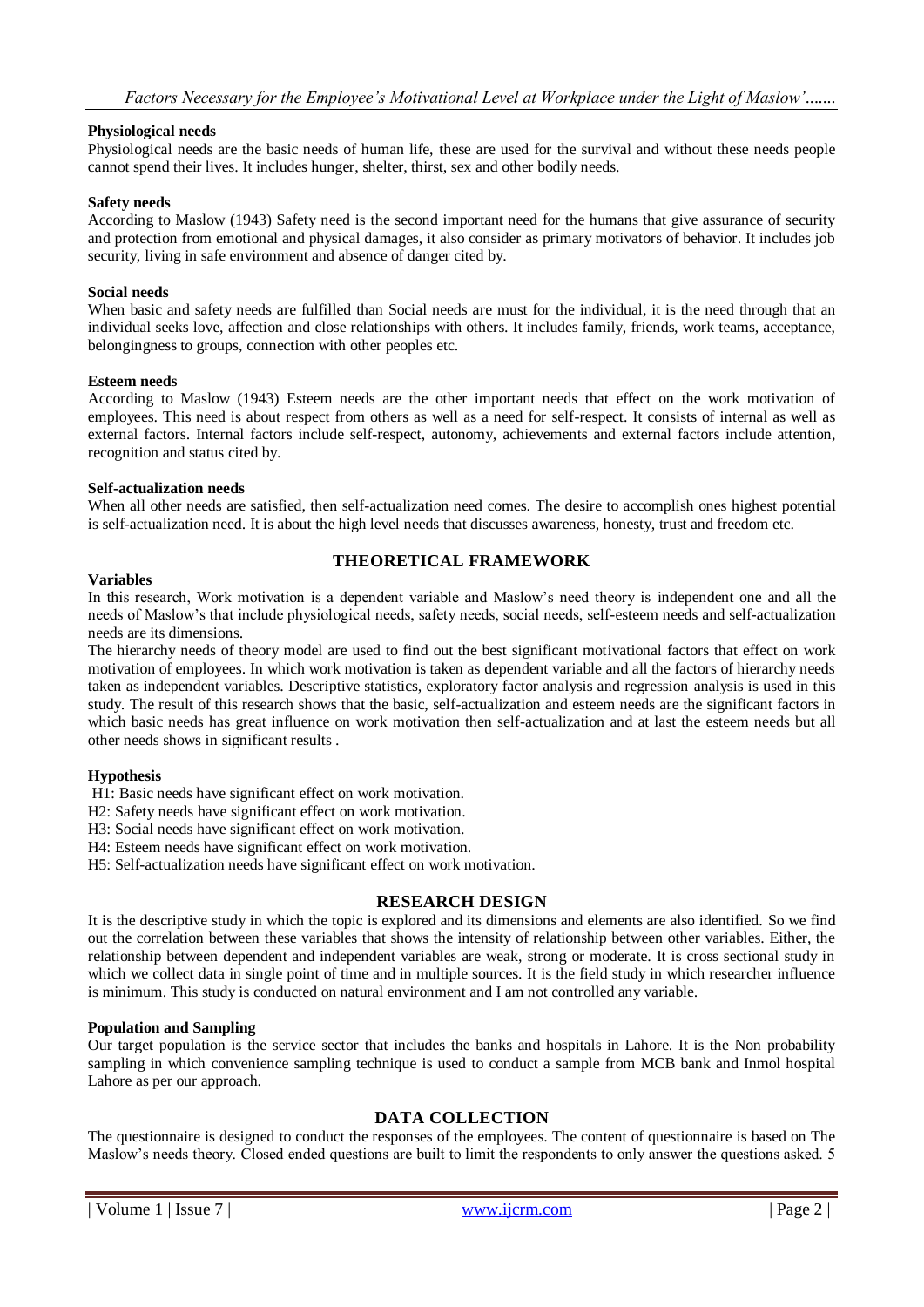point likert scale which ranges from strongly disagrees to strongly agree is used in this analysis. 150 questionnaires are collected from the given sample.

## **ANALYSIS OF DATA (TECHNIQUES)**

SPSS software is used for the analysis. SPSS is the computer program used for statistical analysis. Frequency and Correlation analysis is run in the SPSS software for the results. The purpose of this research is to study the correlation among the variables and its significance.

# **DATA ANALYSIS AND INTERPRETATIONS**

#### **Table 8.1 Basic Needs (Mean= 3.94, SD= 0.56) n= 150**

|                 | The salary       |               | Financial incentives |               | Do you satisfied |               | Do you satisfied with the    |               |  |
|-----------------|------------------|---------------|----------------------|---------------|------------------|---------------|------------------------------|---------------|--|
|                 | motivated you to |               | motivates you more   |               | with the salary  |               | lunch break, rest breaks and |               |  |
|                 | done your job    |               | than non-financial   |               | you draw at      |               | leaves given in the          |               |  |
|                 | better           |               | incentives           |               | present          |               | organization.                |               |  |
|                 | $\mathbf F$      | $\frac{6}{6}$ | F                    | $\frac{6}{6}$ | F                | $\frac{6}{9}$ | F                            | $\frac{6}{6}$ |  |
| <b>Strongly</b> |                  |               |                      |               |                  |               |                              |               |  |
| disagree        |                  |               |                      |               |                  |               |                              |               |  |
| <b>Disagree</b> |                  |               |                      |               | 36               | 23.8          | 36                           | 23.8          |  |
| <b>Neutral</b>  |                  |               |                      |               | 59               | 39.1          | 59                           | 39.1          |  |
| Agree           | 59               | 39.1          | 60                   | 39.1          | 35               | 23.2          | 35                           | 23.2          |  |
| <b>Strongly</b> | 91               | 60.3          | 90                   | 60.3          | 20               | 13.2          | 20                           | 13.2          |  |
| agree           |                  |               |                      |               |                  |               |                              |               |  |

Table 8.1 includes item wise frequency and percentage for responses against the dimension "basic need". Total responses were 150 with mean score 3.96 and standard deviation 0.47 concluding that this dimension of Maslow hierarchy shows that most of the respondents agree in these questions. When it is asked that "the salary motivated you to done your job better" 59 respondents (39.1) agree on that statement and 97 respondents (60.3%) strongly agree on it. When it is asked that "Financial incentives motivates you more than non-financial incentives"60 respondents (39.1) agree on that statement and 90 respondent(60.3%) strongly agree on it. When it is asked that "Do you satisfied with the salary you draw at present"36 respondent disagree, 59 respondents (39.1%) has neutral view, 35 respondents (23.2) agree on that statement and 20 respondent (13.2%) strongly agree on it. When it is asked that "Do you satisfied with the lunch break, rest breaks and leaves given in the organization" 36 respondent disagree, 59 respondents (39.1%) has neutral view, 35 respondents (23.2) agree on that statement and 20 respondent (13.2%) strongly agree on it.

|                 | Good working conditions<br>are provided in the<br>organization |               | Do you feel<br>secured in<br>your job |               |                          | Do you agree the<br>retirement benefits | The medical benefits<br>provided in the |               |  |  |
|-----------------|----------------------------------------------------------------|---------------|---------------------------------------|---------------|--------------------------|-----------------------------------------|-----------------------------------------|---------------|--|--|
|                 |                                                                |               |                                       |               | available are sufficient |                                         | organization are<br>satisfactory.       |               |  |  |
|                 | F                                                              | $\frac{0}{0}$ | $\mathbf{F}$                          | $\frac{0}{0}$ | $\mathbf F$              | $\%$                                    | $\mathbf F$                             | $\frac{0}{0}$ |  |  |
| <b>Strongly</b> |                                                                |               |                                       | 0.7           |                          | 0.7                                     |                                         |               |  |  |
| disagree        |                                                                |               |                                       |               |                          |                                         |                                         |               |  |  |
| <b>Disagree</b> | $\overline{4}$                                                 | 2.6           | 3                                     | 2.0           | 43                       | 28.3                                    | 2                                       | 1.3           |  |  |
| <b>Neutral</b>  | 10                                                             | 6.6           | 31                                    | 20.4          | 51                       | 33.6                                    | 50                                      | 32.9          |  |  |
| Agree           | 103                                                            | 67.8          | 69                                    | 45.4          | 31                       | 20.4                                    | 70                                      | 46.1          |  |  |
| <b>Strongly</b> | 33                                                             | 21.7          | 46                                    | 30.3          | 24                       | 15.8                                    | 28                                      | 18.4          |  |  |
| agree           |                                                                |               |                                       |               |                          |                                         |                                         |               |  |  |

#### **Table 8.2 Safety Needs (Mean= 3.79, SD= 0.39) n= 150**

Table 8.2 were 150 with mean score 3.79 and standard deviation 0.39 concluding that this dimension of includes item wise frequency and percentage for responses against the dimension "safety needs". Total responses Maslow hierarchy shows that most of the respondents agree in these questions. When it is asked that "Good working conditions are provided in the organization" 4 respondents disagree, 10 respondents (6.6%) has neutral view, 103 respondents (67.8) agree on that statement and 33 respondent (21.7%) strongly agree on it. When it is asked that "Do you feel secured in your job"1 respondent strongly disagree , 3 respondents disagree, 31 respondents (20.4%) has neutral view, 69 respondents(45.4) agree on that statement and 46 respondents(30.3%) strongly agree on it. When it is asked that "Do you agree the retirement benefits available are sufficient" 1 respondent strongly disagree, 43 respondent disagree, 51 respondents (33.6%) has neutral view, 31respondent (20.4) agree on that statement and 24 respondent (15.8%) strongly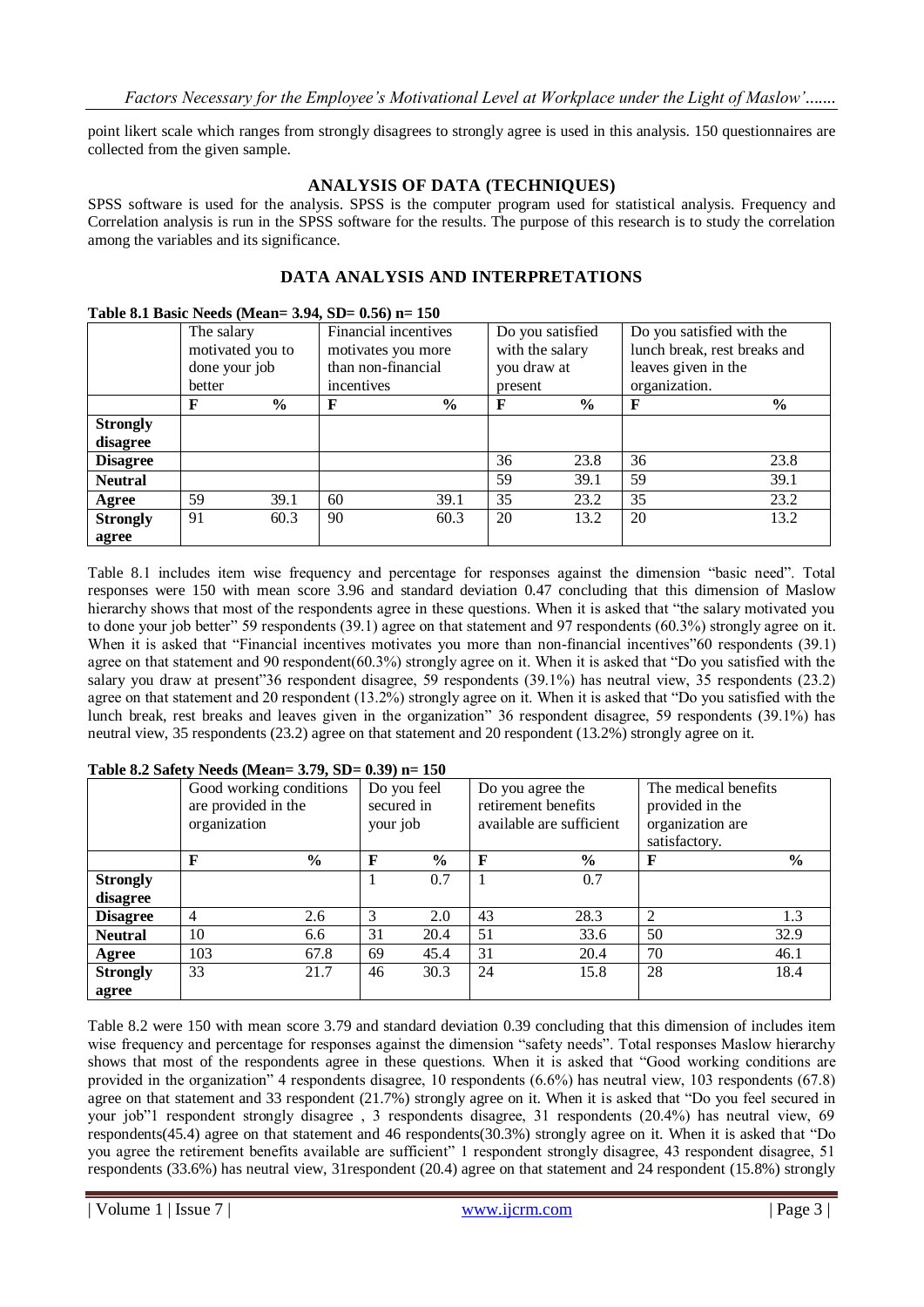agree on it. When it is asked that "The medical benefits provided in the organization are satisfactory"2 respondents disagree, 50 respondents (32.9%) has neutral view, 70 respondents (46.1) agree on that statement and 28 respondents (18.4%) strongly agree on it.

|                 | The quality of the relationships in<br>the informal workgroup is quite |      | Do you satisfied with the<br>support from the H.R | In your working organization<br>there is fair amount of team |        |               |  |
|-----------------|------------------------------------------------------------------------|------|---------------------------------------------------|--------------------------------------------------------------|--------|---------------|--|
|                 | important to you                                                       |      | department                                        |                                                              | spirit |               |  |
|                 |                                                                        | $\%$ |                                                   | $\frac{0}{0}$                                                |        | $\frac{6}{6}$ |  |
| <b>Strongly</b> |                                                                        | 0.7  |                                                   | 0.7                                                          |        |               |  |
| disagree        |                                                                        |      |                                                   |                                                              |        |               |  |
| <b>Disagree</b> | 17                                                                     | 11.2 | 4                                                 | 2.6                                                          | 31     | 20.4          |  |
| <b>Neutral</b>  | 28                                                                     | 18.4 | 70                                                | 46.1                                                         | 37     | 24.3          |  |
| Agree           | 74                                                                     | 48.7 | 51                                                | 33.6                                                         | 64     | 42.1          |  |
| <b>Strongly</b> | 30                                                                     | 19.7 | 24                                                | 15.8                                                         | 18     | 11.8          |  |
| agree           |                                                                        |      |                                                   |                                                              |        |               |  |

#### **Table 8.3 Social Needs (Mean= 3.61, SD= 0.59) n= 150**

Table 8.3 were 150 with mean score 3.61 and standard deviation 0.59 concluding that this dimension of includes item wise frequency and percentage for responses against the dimension "social needs". Total responses Maslow hierarchy shows that most of the respondents agree in these questions. When it is asked that "The quality of the relationships in the informal workgroup is quite important to you" 17 respondents disagree, 28 respondents (18.4%) has neutral view, 74 respondents (48.7) agree on that statement and 30 respondent (19.7%) strongly agree on it. When it is asked that "Do you satisfied with the support from the H.R department"1 respondent strongly disagree , 4 respondents disagree, 70 respondents (46.1%) has neutral view, 51 respondents(33.6) agree on that statement and 24 respondents(15.8%) strongly agree on it. When it is asked that "In your working organization there is fair amount of team spirit" 31 respondents disagree, 37 respondents (24.3%) has neutral view, 64 respondents (42.1) agree on that statement and 18 respondent (11.8%) strongly agree on it.

|                 | Visibility with top |               | Do you feel that your    |               | Do you feel that |               | Do you satisfied with the    |                        |  |
|-----------------|---------------------|---------------|--------------------------|---------------|------------------|---------------|------------------------------|------------------------|--|
|                 | management is       |               | superior always          |               | the job you do   |               | responsibility and role that |                        |  |
|                 | important to you    |               | recognizes the work      |               | gives you a      |               |                              | you have in your work. |  |
|                 |                     |               | done by you              |               | good status      |               |                              |                        |  |
|                 | F                   | $\frac{6}{9}$ | F                        | $\frac{0}{0}$ | F                | $\frac{0}{0}$ | F                            | $\frac{6}{6}$          |  |
| <b>Strongly</b> |                     |               | $\overline{c}$           | 1.3           |                  | 0.7           |                              | 4.6                    |  |
| disagree        |                     |               |                          |               |                  |               |                              |                        |  |
| <b>Disagree</b> | 3                   | 2.0           | $\overline{\mathcal{L}}$ | 1.3           |                  | 0.7           | 32                           | 21.8                   |  |
| <b>Neutral</b>  | 10                  | 6.6           | 52                       | 34.2          | 33               | 21.7          | 23                           | 15.1                   |  |
| Agree           | 97                  | 63.8          | 76                       | 50.0          | 77               | 50.7          | 56                           | 36.8                   |  |
| <b>Strongly</b> | 40                  | 26.3          | 18                       | 11.8          | 38               | 25.0          | 32                           | 21.1                   |  |
| agree           |                     |               |                          |               |                  |               |                              |                        |  |

#### **Table 8.4 Esteem Needs (Mean= 3.84, SD= 0.42) n= 150**

Table 8.4 were 150 with mean score 3.84 and standard deviation 0.42 concluding that this dimension of includes item wise frequency and percentage for responses against the dimension "esteem needs". Total responses Maslow hierarchy shows that most of the respondents agree in these questions. When it is asked that "Visibility with top management is important to you" 3 respondents disagree, 10 respondents (6.6%) has neutral view, 97 respondents (63.8) agree on that statement and 40 respondents (26.3%) strongly agree on it. When it is asked that "Do you feel that your superior always recognizes the work done by you"2 respondents strongly disagree , 2 respondents disagree, 52 respondents (34.2%) has neutral view, 76 respondents(50.0) agree on that statement and 18 respondents(11.8%) strongly agree on it. When it is asked that "Do you feel that the job you do gives you a good status" 1 respondent strongly disagree, 1 respondent disagree, 33 respondents (21.7%) has neutral view, 77 respondents (50.7) agree on that statement and 38 respondent (25.0%) strongly agree on it. When it is asked that "Do you satisfied with the responsibility and role that you have in your work" 7 respondent disagree, 32 respondents disagree, 23 respondents (15.1%) has neutral view, 56 respondents (36.8) agree on that statement and 32 respondents (21.1%) strongly agree on it.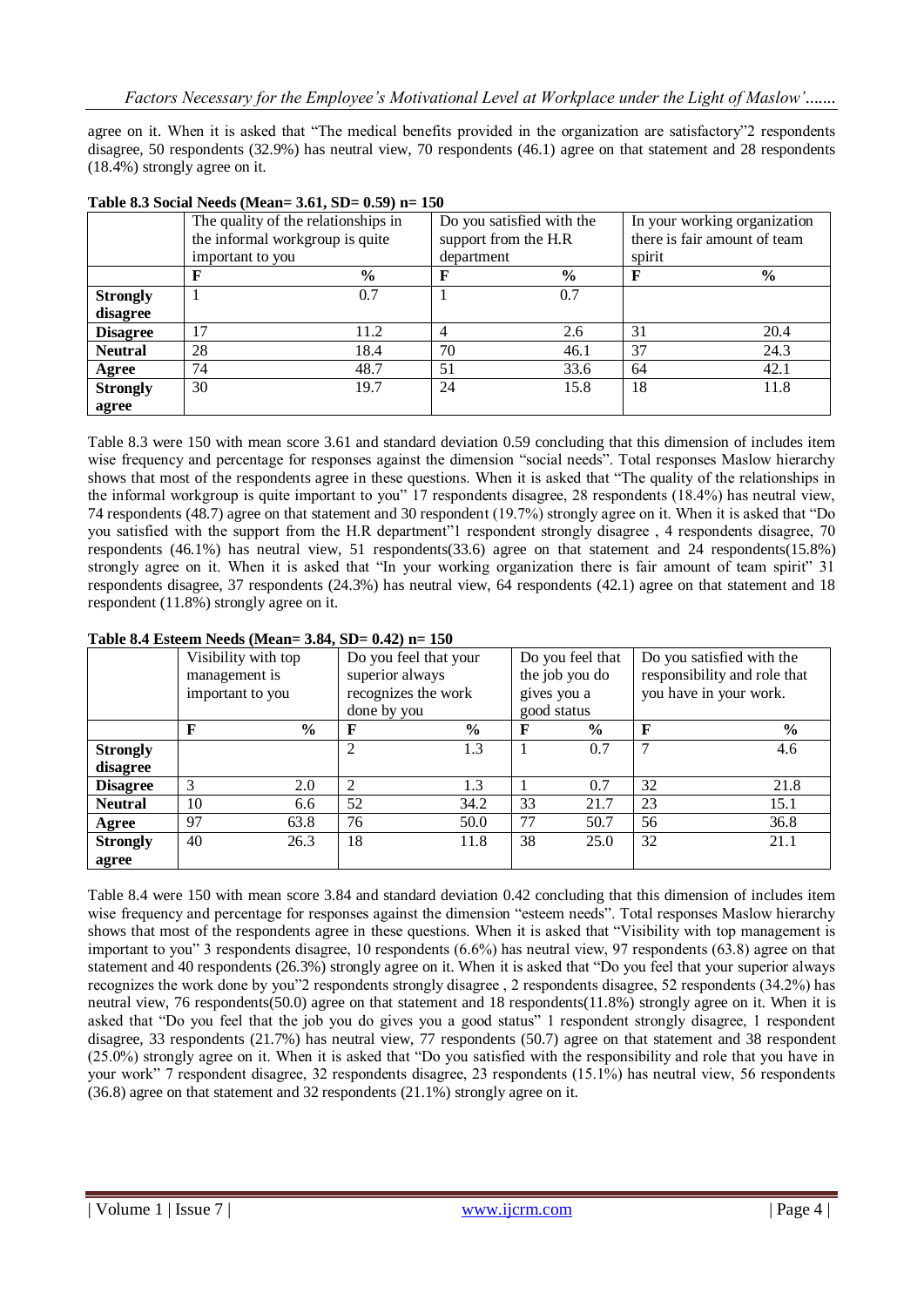| Table 8.5 Self-actualization Needs (Mean= $3.93$ , SD= $0.56$ ) n= $150$ |                                     |               |                           |               |                      |                                |                         |                                  |  |  |  |
|--------------------------------------------------------------------------|-------------------------------------|---------------|---------------------------|---------------|----------------------|--------------------------------|-------------------------|----------------------------------|--|--|--|
|                                                                          | In generally, you like to<br>Do you |               |                           | Do you find   |                      | Your aim is self-knowledge and |                         |                                  |  |  |  |
|                                                                          | want to                             |               | schedule your own work    |               |                      | opportunities for              | enlightenment. The most |                                  |  |  |  |
|                                                                          | be the                              |               | and to make job related   |               |                      | advancement in your            |                         | important thing to you is        |  |  |  |
|                                                                          | best at                             |               | decisions with minimum of |               | working organization |                                |                         | realizing your ultimate personal |  |  |  |
|                                                                          | your job                            |               | supervision               |               |                      |                                | potential.              |                                  |  |  |  |
|                                                                          | F                                   | $\frac{6}{9}$ | F                         | $\frac{6}{9}$ | F                    | $\frac{0}{0}$                  | $\mathbf F$             | $\frac{6}{9}$                    |  |  |  |
| <b>Strongly</b>                                                          |                                     |               |                           |               |                      |                                |                         |                                  |  |  |  |
| disagree                                                                 |                                     |               |                           |               |                      |                                |                         |                                  |  |  |  |
| <b>Disagree</b>                                                          |                                     |               |                           |               | 36                   | 23.8                           | 36                      | 23.8                             |  |  |  |
| <b>Neutral</b>                                                           |                                     |               |                           |               | 59                   | 39.1                           | 59                      | 39.1                             |  |  |  |
| Agree                                                                    | 59                                  | 39.1          | 60                        | 39.1          | 35                   | 23.2                           | 35                      | 23.2                             |  |  |  |
| <b>Strongly</b>                                                          | 91                                  | 60.3          | 90                        | 60.3          | 20                   | 13.2                           | 20                      | 13.2                             |  |  |  |
| agree                                                                    |                                     |               |                           |               |                      |                                |                         |                                  |  |  |  |

Table 8.5 were 150 with mean score 3.84 and standard deviation 0.42 concluding that this dimension of includes item wise frequency and percentage for responses against the dimension "self-actualizations needs". Total responses Maslow hierarchy shows that most of the respondents agree in these questions. When it is asked that "Do you want to be the best at your job" 59 respondents (39.1) agree on that statement and 97 respondents (60.3%) strongly agree on it. When it is asked that "In generally, you like to schedule your own work and to make job related decisions with minimum of supervision" 60 respondents (39.1) agree on that statement and 90 respondents (60.3%) strongly agree on it. When it is asked that "Do you find opportunities for advancement in your working organization" 59 respondents (39.1%) has neutral view, 35 respondents (23.2) agree on that statement and 20 respondents (13.2%) strongly agree on it. When it is asked that "Your aim is self-knowledge and enlightenment. The most important thing to you is realizing your ultimate personal potential" 59 respondents (39.1%) have neutral view, 35 respondents (23.2) agree on that statement and 20 respondents (13.2%) strongly agree on it**.**

|                           |                                                              |        | <b>Correlations</b> |         |          |               |            |
|---------------------------|--------------------------------------------------------------|--------|---------------------|---------|----------|---------------|------------|
|                           |                                                              |        |                     |         |          | Self-         | Work.      |
|                           |                                                              | Basic  | Safety              | Social  | Esteem   | actualization | Motivation |
| <b>Basic</b>              | Pearson<br>Correlation                                       |        | .004                | .077    | .067     | 1.000         | $-299$     |
|                           | Sig. (2-tailed)                                              |        | .966                | .352    | .418     | .000          | .000       |
|                           | N                                                            | 150    | 150                 | 150     | 150      | 150           | 150        |
| Safety                    | Pearson<br>Correlation                                       | .004   |                     | $-0.38$ | .225     | .004          | $-.008$    |
|                           | Sig. (2-tailed)                                              | .966   |                     | .640    | .006     | .966          | .925       |
|                           | N                                                            | 150    | 150                 | 150     | 150      | 150           | 150        |
| Social                    | Pearson<br>Correlation                                       | .077   | $-0.038$            |         | .273     | .077          | .125       |
|                           | Sig. (2-tailed)                                              | .352   | .640                |         | .001     | .352          | .128       |
|                           | N                                                            | 150    | 150                 | 150     | 150      | 150           | 150        |
| Esteem                    | Pearson<br>Correlation                                       | .067   | .225                | .273    |          | .067          | $-0.059$   |
|                           | Sig. (2-tailed)                                              | .418   | .006                | .001    |          | .418          | .474       |
|                           | N                                                            | 150    | 150                 | 150     | 150      | 150           | 150        |
| Self-<br>actualization    | Pearson<br>Correlation                                       | 1.000  | .004                | .077    | .067     |               | $-.299$    |
|                           | Sig. (2-tailed)                                              | .000   | .966                | .352    | .418     |               | .000       |
|                           | N                                                            | 150    | 150                 | 150     | 150      | 150           | 150        |
| <b>Work</b><br>motivation | Pearson<br>Correlation                                       | $-299$ | $-0.008$            | .125    | $-0.059$ | $-299$        |            |
|                           | Sig. (2-tailed)                                              | .000   | .925                | .128    | .474     | .000          |            |
|                           | N                                                            | 150    | 150                 | 150     | 150      | 150           | 150        |
|                           | **. Correlation is significant at the 0.01 level (2-tailed). |        |                     |         |          |               |            |

## **Table 8.6 Correlation Analysis**

| Volume 1 | Issue 7 | www.ijcrm.com | Page 5 |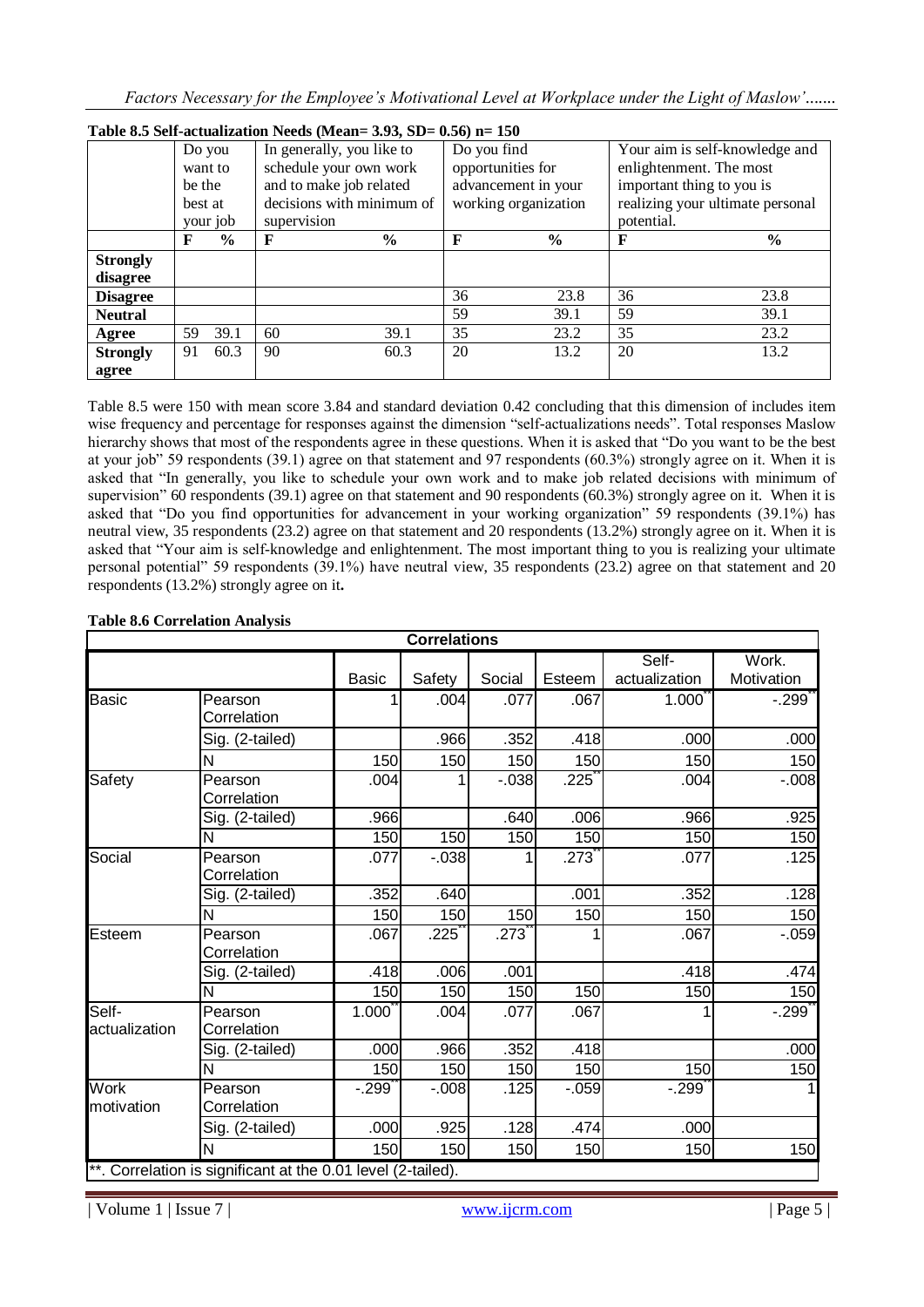Table 8.6 shows the correlation analysis of 5 dimensions of Maslow's hierarchy of need theory with work motivation. It has been observed that there exists significant relationship between basic needs and work motivation (p<0.01) while the intensity of relationship is strong as per Pearson's correlation coefficient ( $r = 0.299$ ) so the hypothesis H1 has been accepted in full. Similarly, it has observed that there is no significant relationship between safety needs and work motivation ( $p>0.01$ ) and the intensity of relationship is weak ( $r = -0.008$ ) so the hypothesis H2 has been rejected. It has also been observed that there is no significant relationship between social needs and work motivation (p>0.01) and the intensity of relationship is low  $(r = 0.125)$  as per Pearson's correlation coefficient so the hypothesis H3 has been rejected. There is also no significant relationship between esteem needs and work motivation and the intensity of relationship is low as well so the hypothesis H4 has been rejected. It has also been observed that there exist significant relationship between self-actualization needs and work motivation  $(p<0.01)$  while the intensity of relationship is strong as per Pearson's correlation coefficient  $(r = 0.299)$  so the hypothesis H5 has been accepted in full.

#### **CONCLUSIONS**

The results of frequency analysis shows that most of the respondents has agree on all the questions asked but the basic needs and self-actualization needs shows better results than other dimensions. Other three dimensions that have been observed and need to improve are safety needs, social needs and esteem needs.

There has been found significant relationship between basic needs and self-actualization needs with work motivation that means these two factors influence more on the work motivation of employees in the organization and their relationship with work motivation is strong. The other three dimensions that are social needs, esteem needs and safety needs shows insignificant results and the relationship with motivation is weak. So it is concluded that basic need is the most important factor effect on work motivation and second is self-actualization needs.

#### **REFERENCES**

- [1] Ambrose, & Kulik. (1999). Old friends, newfaces: motivationresearch in the 1990's. *Journal of management*, 231-292.
- [2] Gudmundson, A. (2008). Hertzberg's Two Factor Theory of Work Motivation Tested Empirically on Seasonal Workers in Hospitality and Tourism. *Journal of tourism management*, 890-899.
- [3] Maslow, A. (1943). *A Theory of Human Motivation.*
- [4] Pinder. (1998). *Work motivation in organization behavior.*
- [5] Reid-Cunningham, & Ruby, A. (2008). Maslow's Theory of Motivation and Hierarchy of Human Needs: a critical analysis. *Journal of university of California*, 29-35.
- [6] Robbins, A., & Vohra. (2007). *Organization Behavior.* Sage Publication.
- [7] Ung, L. A. (2009). A Study of Motivation Factor for Employee Taiwan Industry Company in Vietnam. *National university of Tainan*.

|                | $1 =$ Strongly disagree<br>$2=Disagree$<br>$3=$ Neutral<br>$5 =$ Strongly agree<br>$4=$ Agree |                                                                   |                                                                               |  |              |                |   |   |   |  |  |
|----------------|-----------------------------------------------------------------------------------------------|-------------------------------------------------------------------|-------------------------------------------------------------------------------|--|--------------|----------------|---|---|---|--|--|
|                | Questionnaires                                                                                |                                                                   |                                                                               |  |              |                |   |   |   |  |  |
| Sr.            |                                                                                               |                                                                   |                                                                               |  |              |                |   |   |   |  |  |
| 1              |                                                                                               | The salary motivated you to done your job better                  |                                                                               |  | 1            | 2              | 3 | 4 | 5 |  |  |
| $\overline{2}$ |                                                                                               |                                                                   | Financial incentives motivates you more than non-financial incentives.        |  |              | $\mathfrak{D}$ | 3 | 4 | 5 |  |  |
| 3              |                                                                                               | Do you satisfied with the salary you draw at present?             |                                                                               |  | 1            | 2              | 3 | 4 | 5 |  |  |
| $\overline{4}$ |                                                                                               |                                                                   | Do you satisfied with the lunch break, rest breaks and leaves given in the    |  | 1            | $\overline{2}$ | 3 | 4 | 5 |  |  |
|                |                                                                                               |                                                                   | organization.                                                                 |  |              |                |   |   |   |  |  |
| 5              |                                                                                               | Good working conditions are provided in the organization?         |                                                                               |  |              | $\overline{2}$ | 3 | 4 | 5 |  |  |
| 6              | Do you feel secured in your job?                                                              |                                                                   |                                                                               |  |              |                |   | 4 | 5 |  |  |
| 7              | Do you agree the retirement benefits available are sufficient?                                |                                                                   |                                                                               |  |              |                |   | 4 | 5 |  |  |
| 8              | The medical benefits provided in the organization are satisfactory?                           |                                                                   |                                                                               |  |              |                |   | 4 | 5 |  |  |
| 9              | The quality of the relationships in the informal workgroup is quite important to<br>you?      |                                                                   |                                                                               |  |              |                | 3 | 4 | 5 |  |  |
| 10             |                                                                                               | Do you satisfied with the support from the H.R department?        |                                                                               |  | $\mathbf{1}$ | 2              | 3 | 4 | 5 |  |  |
| 11             |                                                                                               | In your working organization there is fair amount of team spirit? |                                                                               |  | 1            | 2              | 3 | 4 | 5 |  |  |
| 12             |                                                                                               | Visibility with top management is important to you?               |                                                                               |  |              | 2              | 3 | 4 | 5 |  |  |
| 13             |                                                                                               |                                                                   | Do you feel that your superior always recognizes the work done by you?        |  | $\mathbf{1}$ | $\overline{c}$ | 3 | 4 | 5 |  |  |
| 14             |                                                                                               | Do you feel that the job you do gives you a good status?          |                                                                               |  | $\mathbf{1}$ | 2              | 3 | 4 | 5 |  |  |
| 15             |                                                                                               |                                                                   | Do you satisfied with the responsibility and role that you have in your work? |  |              | $\overline{2}$ | 3 | 4 | 5 |  |  |
| 16             |                                                                                               | Do you want to be the best at your job?                           |                                                                               |  | 1            | 2              | 3 | 4 | 5 |  |  |
| 17             |                                                                                               | decisions with minimum of supervision?                            | In generally, you like to schedule your own work and to make job related      |  | $\mathbf{1}$ | 2              | 3 | 4 | 5 |  |  |

## **QUESTIONNAIRES**

Gender: ------------- Age---------------